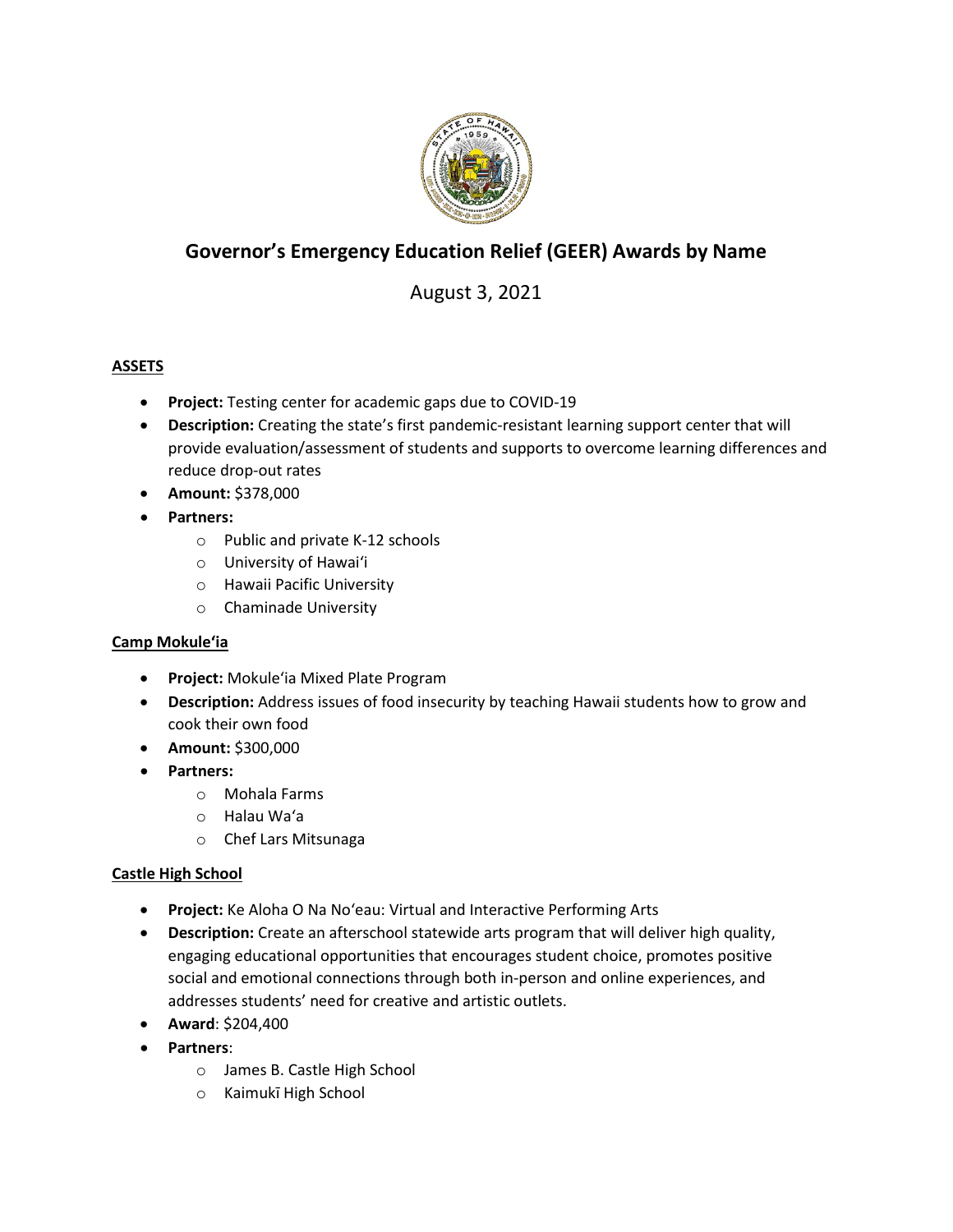- o Nānākuli Intermediate & High School
- o Baldwin High School
- o The Alliance for Drama Education/T-Shirt Theatre

### **Center for Tomorrow's Leaders**

- **Project:** High School Leadership Development
- **Description:** Build a 10-year pipeline to empower students from all communities with 21<sup>st</sup> century skills to become Hawaii's visionary leaders
- **Award:** \$175,000
- **Partners:**
	- o Kapaʻa High
	- o Waimea High
	- o Campbell High
	- o Castle High
	- o Kapolei High
	- o McKinley High
	- o Mililani High
	- o Pearl City High
	- o Roosevelt High
	- o Waiʻanae High
	- o Waipahu High
	- o Lanaʻi High
	- o Hilo High
	- o Kohala High

### **Hawaiʻi Academies Consortium of Schools**

- **Project:** Community Engagement and Building using Design Thinking
- **Description:** High school students will partner with vulnerable small businesses and non-profits to design strategies to rebuild after COVID-19
- **Award:** \$449,725
- **Partners:**
	- o ʻAiea High School
	- o James Campbell High School
	- o Governor Wallace Ryder Farrington High School
	- o Hilo High School
	- o Honokaʻa High School
	- o Kailua High School
	- o Kaimuki High School
	- o Kalaheo High School
	- o Kapaʻa High School
	- o Kapolei High School
	- o Kaʻu High School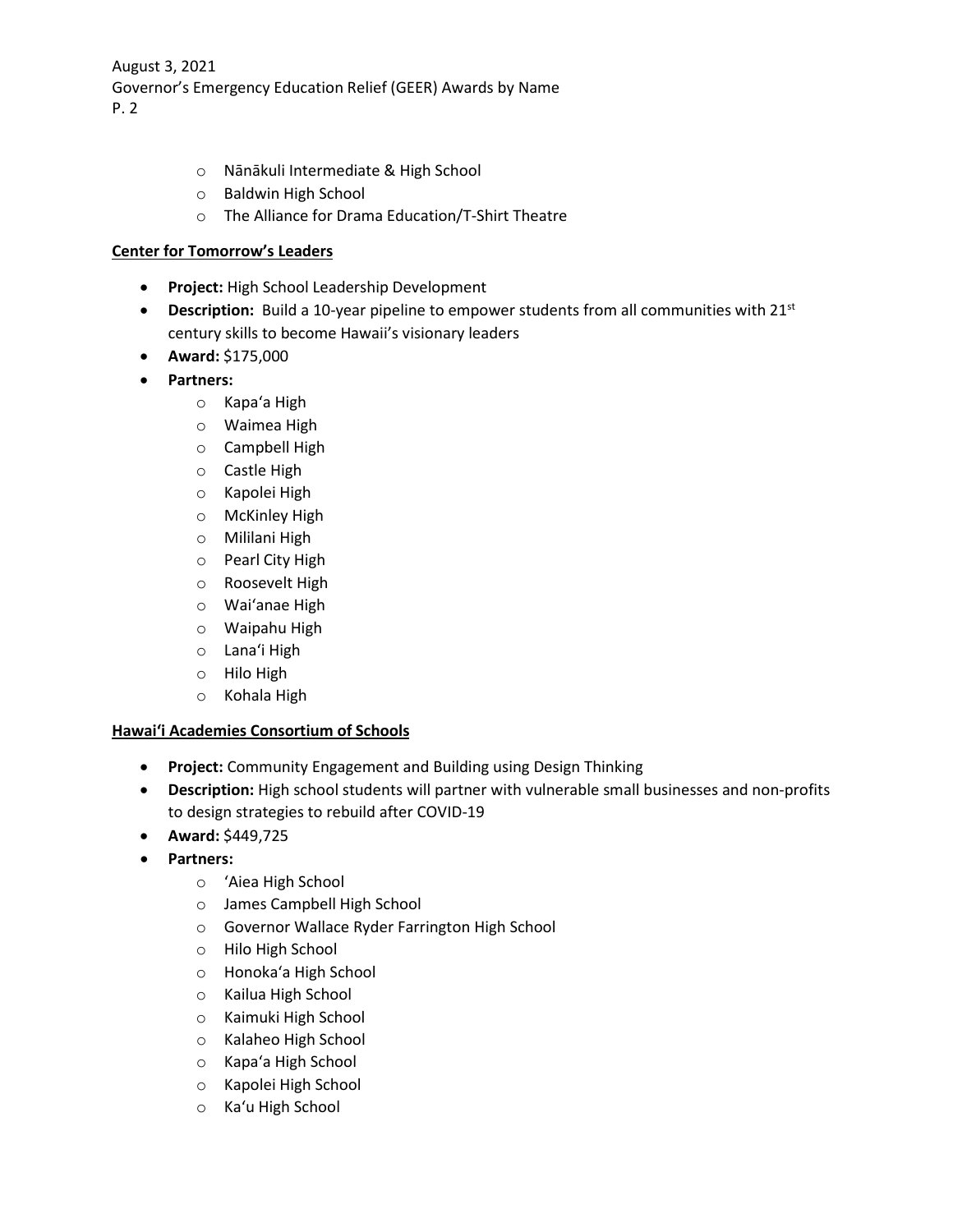- o Kauaʻi High School
- o Keaʻau High School
- o Kealakehe High School
- o Kohala High School
- o Maui High School
- o President William McKinley High School
- o Molokai High School
- o Nānākuli High and Intermediate
- o Pearl City High School
- o Waiākea High School
- o Waiʻanae High School
- o Waimea High School
- o Waipahu High

### **Hawaiʻi Friends for Restorative Justice**

- **Project:** Education Program for Imprisoned Women
- **Description:** Train incarcerated women to be GED tutors for their peers, provide college correspondence courses for women in WCCC, and provide reentry and transition services for women wanting to continue their education post incarceration
- **Award:** \$250,000
- **Partners:**
	- o Women's Community Correctional Center
	- o Windward Community College
	- o University of Hawaiʻi Mānoa
	- o McKinley Community School for Adults

### **Hawaii Space Flight Lab**

- **Project:** "CUBESat" Design Challenge
- **Description:** Open ended design challenge for students based on space exploration and science, using CubeSat kit for STEM education
- **Award:** \$449,725
- **Partners:**
	- o STEMWorks
	- o Hawaii Space Grant Consortium

### **Honolulu Museum of Art**

- **Project:** Creating digital and visual content for museum programs
- **Description:** Removing barriers for underserved youth to access art, while fostering creative thought and empowerment in their communities
- **Amount:** \$377,000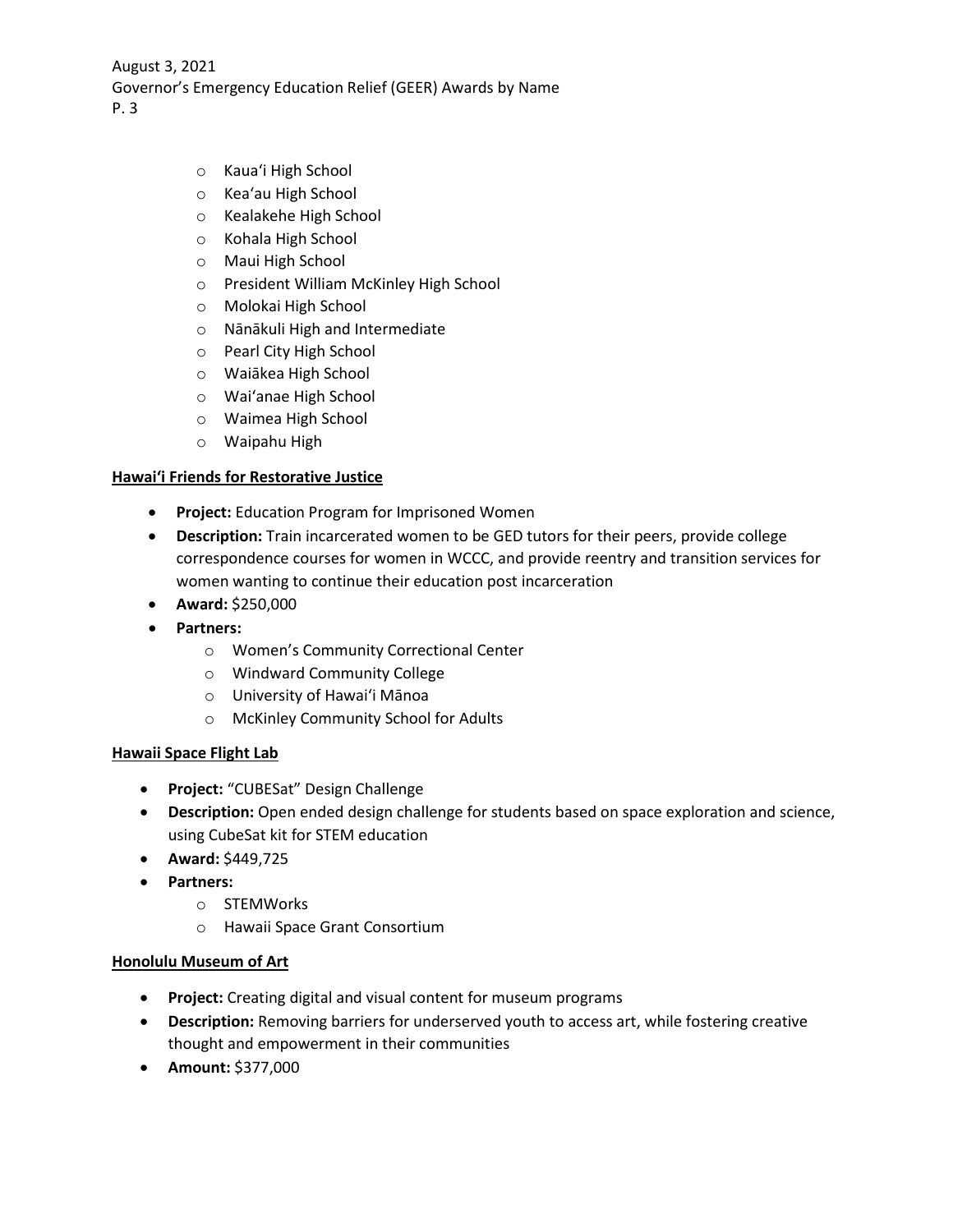- **Partners:**
	- o DOE Title 1 eligible schools on Oʻahu

#### **ʻIolani School**

- **Project: ʻĀina-Informatics Network**
- **Description:** Creating a genome science pipeline in Hawaii schools so students can access lab skills and bioethics knowledge to become future leaders in life sciences and healthcare
- **Amount:** \$235,000
- **Partners:**
	- o Moanalua High School
	- o ʻAiea High School
	- o Hawaii Baptist Academy
	- o St. Andrew School
	- o Mid-Pacific Institute
	- o Waiʻanae Intermediate
	- o King Intermediate
	- o Kalani High School
	- o Kapaʻa High School
	- o Radford High School
	- o Waiʻanae High School
	- o Kauaʻi High School
	- o Kahuku High School

#### **Kaʻu High and Pāhala Elementary**

- **Project:** Kaʻu Global Learning Lab
- **Description:** Leverage a community of global and local influencers in the private, civic, and educational sector to build workforce development opportunities and reduce educational inequity in Kaʻu
- **Amount:** \$449,725
- **Partners:**
	- o Hawaiʻi Community College, Joni Onishi, Vice Chancellor for Academic Affairs
	- o Hawaiʻi CC Agriculture Department, Lew Nakamura, Professor
	- o Hawaiʻi Executive Collaboration, Duane Kurisu, Chairperson
	- o Strada Impact (Strada Education Network), Dr. Ruth Watkins, President
	- o Freeman Foundation, Alec Freeman, Senior Program Officer
	- o Harold Castle Foundation, Terry George, President & CEO
	- o Claremont McKenna College, Dr. Hiram Chodosh, President
	- o lnterGlobe Enterprises, Dr. Roland Smith, Leadership, Strategy, Development Group Head KTA Superstores, Derek Kurisu, Executive Vice-President
	- o Kaʻu-Keaʻau-Phoa Complex Area Superintendent, Chad Keone Farias
	- o Hawaiʻi DOE Deputy Superintendent, Phyllis Unebasami
	- o Kaʻu High & Pahāla Elementary Agri-preneurship Academy Community Advisory Board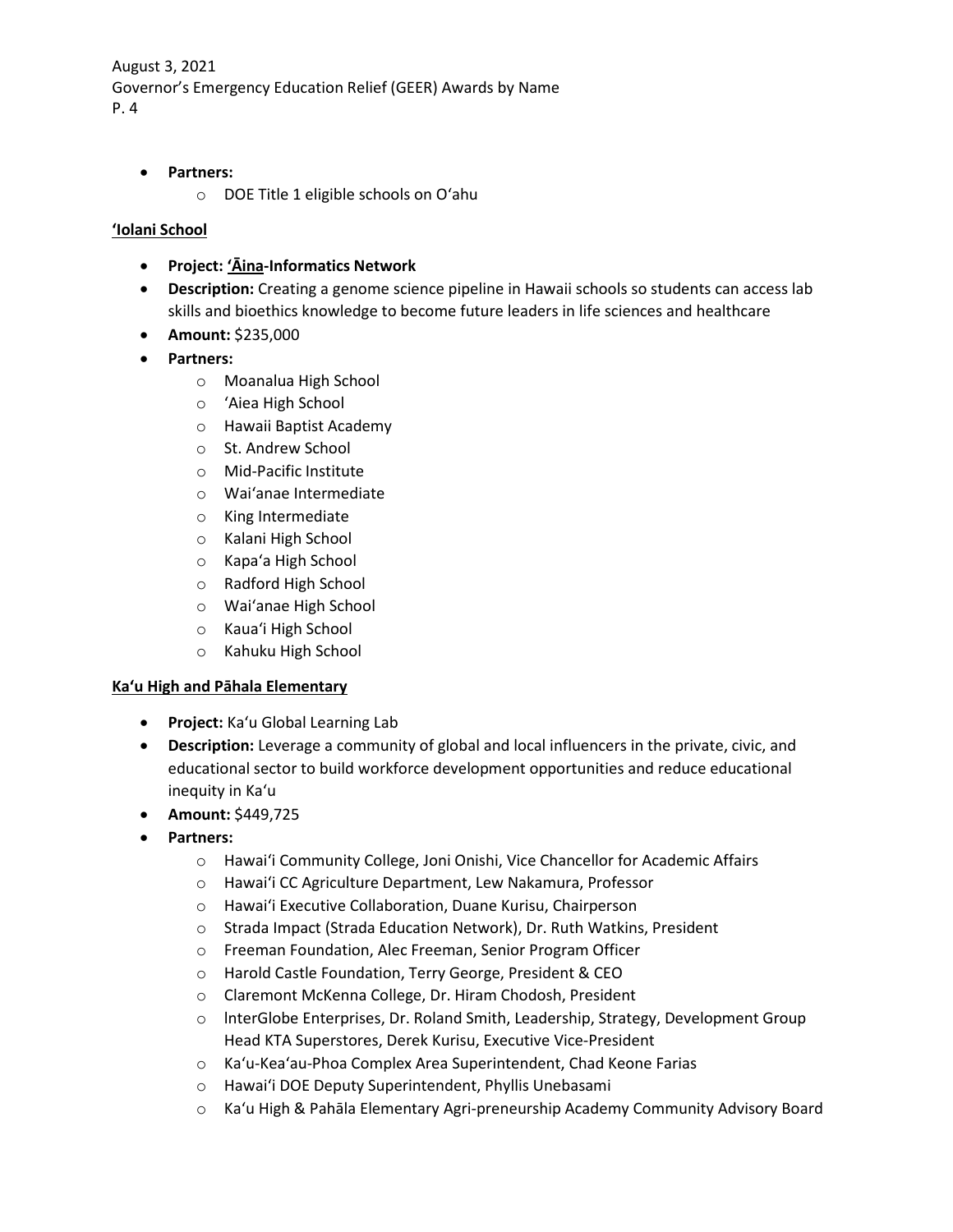# **Kahoʻomiki**

- **Project:** Community partnerships to expand services for target populations
- **Description:** Work with families in Mayor Wright Homes, Kuhio Park Towers, and West Oahu to increase family literacy, improve broadband access, support book rentals, and provide homework support
- **Award:** \$342,000
- **Partners:**
	- o Hawaiʻi Afterschool Alliance
	- o Pear
	- o Hawaiʻi Literacy

### **Kailua-Kalaheo Complex**

- **Project: ʻ**Ohana Family Support Network
- **Description:** Establishing 4 Family Resource Centers on campuses throughout the complex to provide wraparound supports and services for students and families at school
- **Amount:** \$235,000
- **Partners:** 
	- o PREL
	- o Family Programs Hawaii
	- o DOH
	- o DHS

### **Kanoelani Elementary**

- **Project:** PBL Online Playground
- **Description:** Develop an online project-based learning to facilitate distance learning, while providing time and coaching for teachers to develop their project-based learning skills and curricula
- **Award:** \$250,000
- **Partners:**
	- o Pearl City/Waipahu Complex area schools

### **Kanu o ka ʻĀina**

- **Project:** Hawaiian Culture Based Mathematics
- **Description:** Improving math proficiency of K-12 students in a consortia of Hawaiian-focused charter schools and public schools with high populations of Native Hawaiians through ʻāina based mathematics
- **Amounts:** \$140,000
- **Partners:**
	- o Kauhale Elementary
	- o Kauhale Secondary School
	- o Ka ʻŌha Blended online and In-person learning program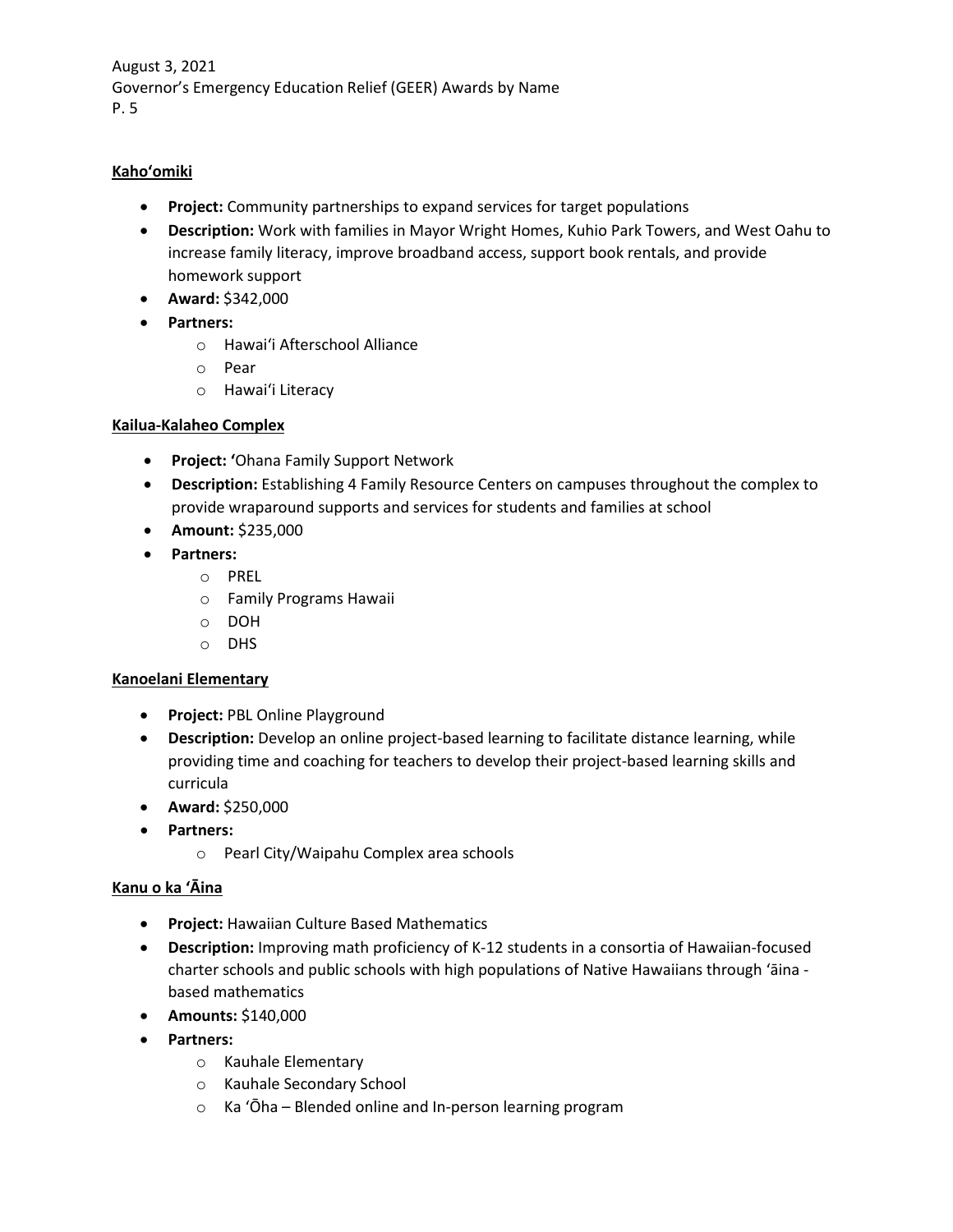# **Kupu**

- **Project:** Natural Resource Sector Cross-Complex Partnership
- **Description:** Use ʻāina-based and cultural practices to address learning loss and increase proficiency in STEM/CTE, while developing career pathways in the natural resource sector
- **Amount:** \$306,000
- **Partners:**
	- o Pearl City High
	- o Waipahu High
	- o Kapolei High
	- o Nānākuli High
	- o Kalaheo High
	- o Hawaii Technology Academy
	- o Office of Hawaiian Education
	- o Chamber of Commerce Hawaii
	- o Hauʻoli Mau Loa Foundation
	- o Castle Foundation

### **Le Jardin Academy**

- **Project:** Koʻolaupoko Impact Collective
- **Description:** Facilitate collaboration, innovation, and impactful experiences for young people, so they are prepared to engage in meaningful work that builds an interconnected community.
- **Amount:** \$225,000
- **Partners:**
	- o Kalaheo High School
	- o Kailua High School
	- o Kailua Intermediate School
	- o ʻAikahi Elementary
	- o Waimanalo Elementary
	- o ʻAhahui Mālama I Ka Lōkahi
	- o Healthy Climate Communities
	- o Hoʻokuaʻaina
	- o Affordable Housing and Economic Development Foundation
	- o Advent Castle Health
	- o PDMP
	- o Mother's Bakeshop
	- o Kailua Beach Adventures
	- o Alakaʻi Development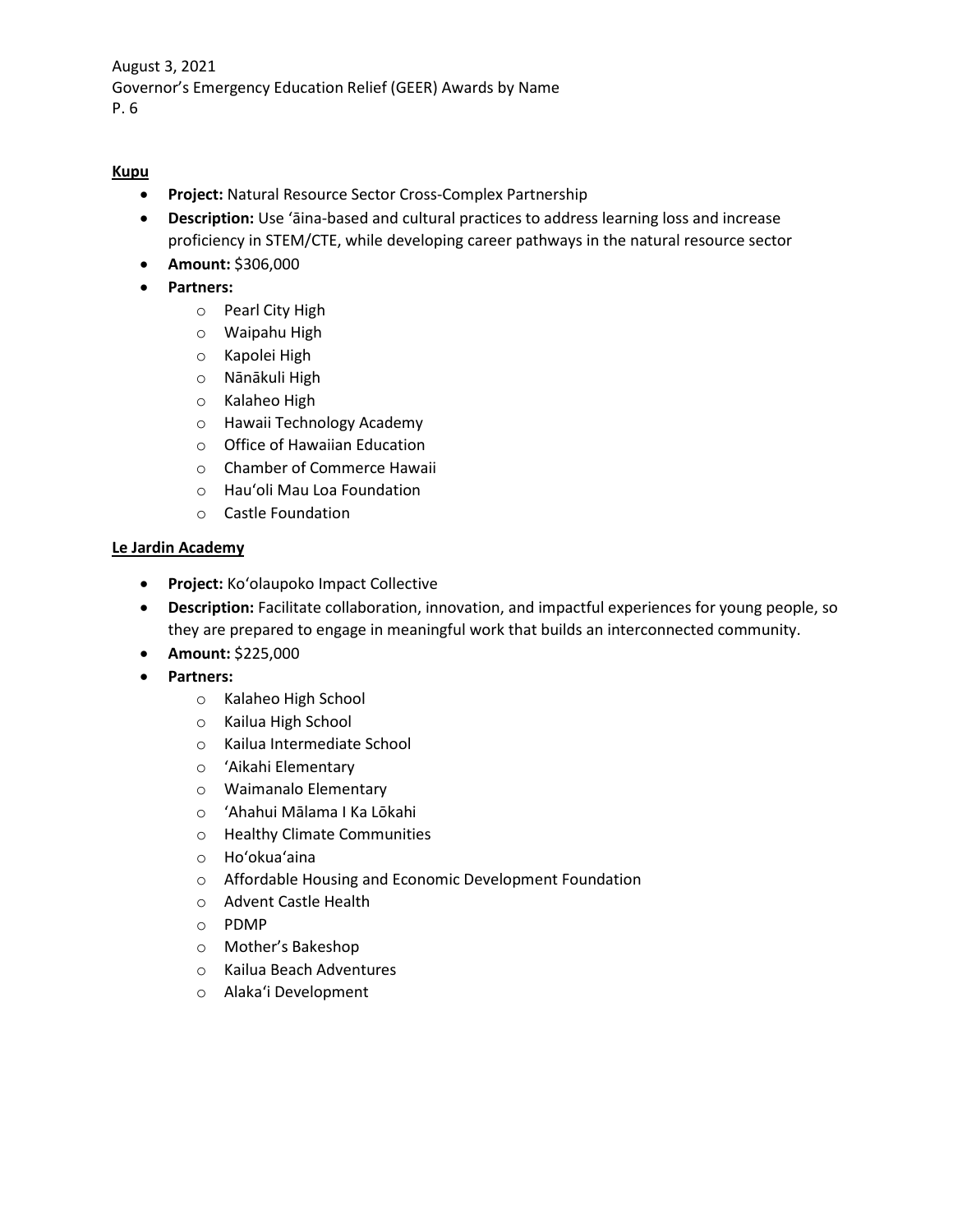### **Leeward Community College**

- **Project:** Teacher Preparation Personalized learning pathways and apprenticeships
- **Description:** Providing supports and pathways for educators to reduce turnover and attrition
- **Amount:** \$210,000
- **Partners:**
	- o Waipahu High
	- o UH Maui college
	- o UH System
	- o Kalama Education Academy
	- o HIDOE
	- o Hawaiʻi Community College
	- o Honolulu Community College

## **Leileihua Complex**

- **Project:** Agricultural Technology Pipeline
- **Description:** Infusing agriculture technology into the conventional system to address food insecurity of Wahiawa students and families, while building knowledge and skills for evolving careers in agriculture and technology in Central Oahu
- **Amount:** \$234,000
- **Partners:**
	- o Solomon Elementary
	- o Kaʻala Elementary
	- o P-20
	- o Leeward Community College
	- o Hawaiʻi Agricultural Foundation
	- o Mari's Gardens
	- o Metro Grow
	- o Microsoft

### **OceanIT Research Foundation**

- **Project:** Pathways to Purpose Initiative
- **Description:** Engage students in client driven projects to build design thinking and technical skills to change the world and their lives
- **Award:** \$449,725
- **Partners:**
	- o Public high schools and charter schools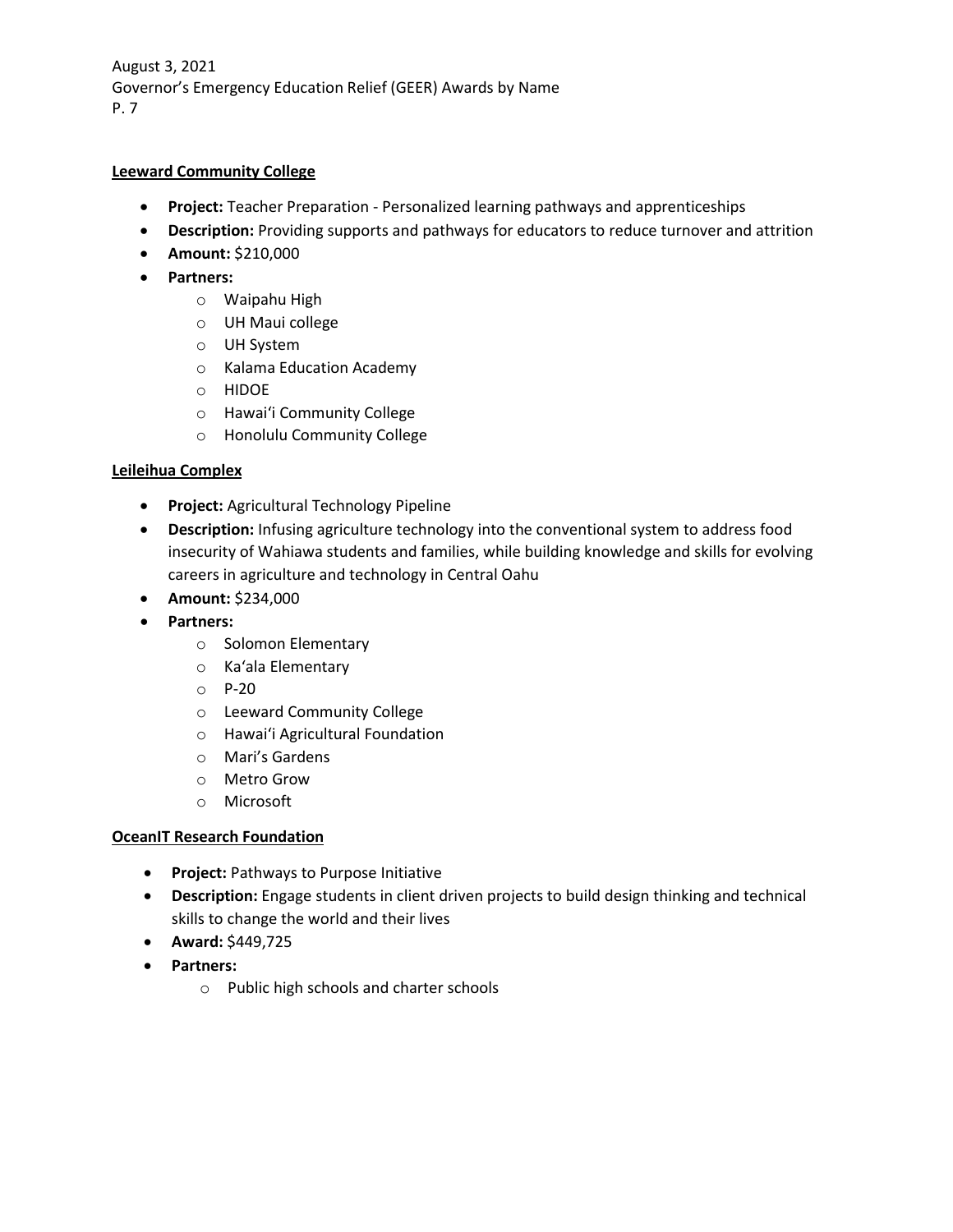## **Pacific Resources for Education and Learning**

- **Project:** Culturally responsive supports for Farrington-Kaiser-Kalani Complex Area, Kauluwela Elementary, and Central Middle School
- **Description:** Collaboration between DOE schools and community organizations to overcome education disruption, cultural and language barriers, social isolation, racism, and health disparities among newcomer students and families to help students thrive in school
- **Amount:** \$282,000
- **Partners:**
	- o Farrington-Kaiser-Kalani Complex Area School

## **Partners in Development Foundation**

- **Project:** Culturally relevant mental health and mentoring program
- **Description:** Mental health services for up to 60 opportunity youth who are disconnected from the workforce and school so they can access school and workforce pathways
- **Amount:** \$232,564
- **Partners:**
	- o Kawailoa Family Health and Wellness Center
	- o Olomana School
	- o RYSE
	- o Kinai ʻEha
	- o Hawaii Youth Correctional Facility
	- o Hale Kipa

### **UH College of Education #3**

- **Project:** Waipahu Safe Haven and UH College of Ed Filling the Pandemic Gap
- **Description:** Creating a safe space for the Waipahu community, including Chuukese and Marshallese families, so they can accelerate learning through educational and cultural resources
- **Amount:** \$104,000
- **Partners:**
	- o Waipahu Complex English language Learners Program
	- o Waipahu Safe Haven Immigrant/Migrant Resource Center
	- o Waipahu High Teacher Academy

### **UH College of Education #7**

- **Project:** SPEDucator
- **Description:** Building a community of special educators that can support the recruitment to retention pipeline to increase educational outcomes for students with disabilities
- **Award:** \$315,600
- **Partners:** 
	- o Hawaii Teacher Education Coordinating
	- o Committee (TECC)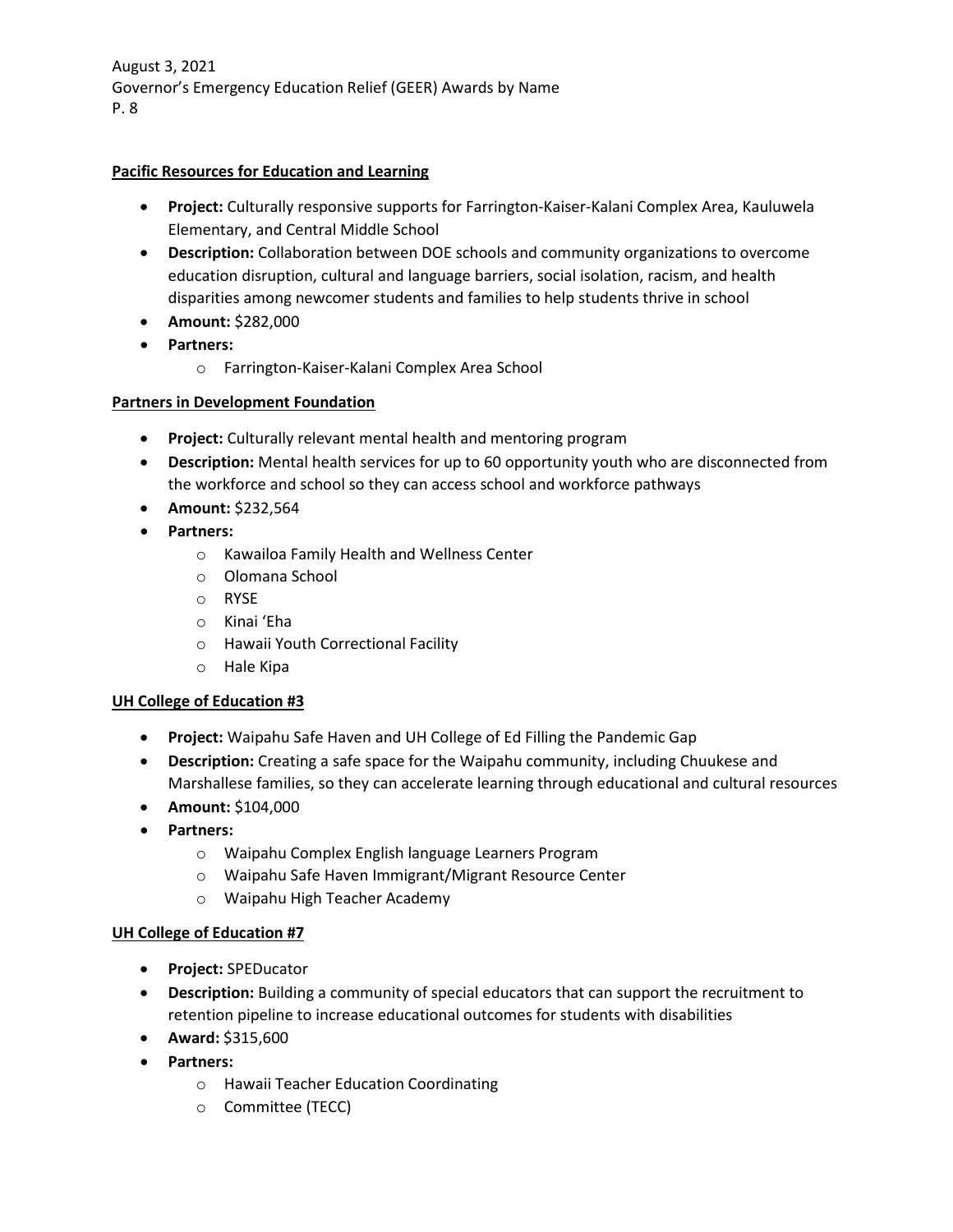- o HSTA
- o Hawaiʻi State Legislators
- o Office of Hawaiian Education
- o Kai Media Marketing

#### **UH Hilo #2**

- **Project:** Student and faculty programming grounded in community building
- **Description:** Providing opportunities for faculty and staff to build relationships with and contribute to their communities so they can thrive socially, emotionally and academically in a supportive environment
- **Amount:** \$149,000
- **Partners:**
	- o County of Hawaiʻi
	- o KTA Superstores

### **UH School of Nursing and Dental Hygiene**

- **Project:** Telehealth Training
- **Description:** Create a telehealth training toolkit that is culturally appropriate, immersive, and experiential for healthcare providers and students, so they can provide high quality team-based healthcare
- **Amount:** \$130,000
- **Partners:**
	- o Hawaiʻi Keiki School-Based Clinics
	- o UH Maui College
	- o UH Kauaʻi Community College
	- o UH Kapiʻolani Community College
	- o UHM John A. Burns School of Medicine
	- o UHM Daniel K. Inouye College of Pharmacy
	- o UHM Thompson School of Social Work and Public Health

### **Volcano School of Arts and Sciences**

- **Project:** PK-12 Research and Development Consortium for Hawaiian Culture-Based STEM Education
- **Description:** Use collaborative and sustainable innovation to improve culturally relevant STEM education and ensure universal access for historically underrepresented populations, such as Native Hawaiian/Pacific Islander communities
- **Amount:** \$292,000
- **Partners:**
	- o Akaka Foundation for Tropical Forests
	- o US Forest Service
	- o Nature Conservancy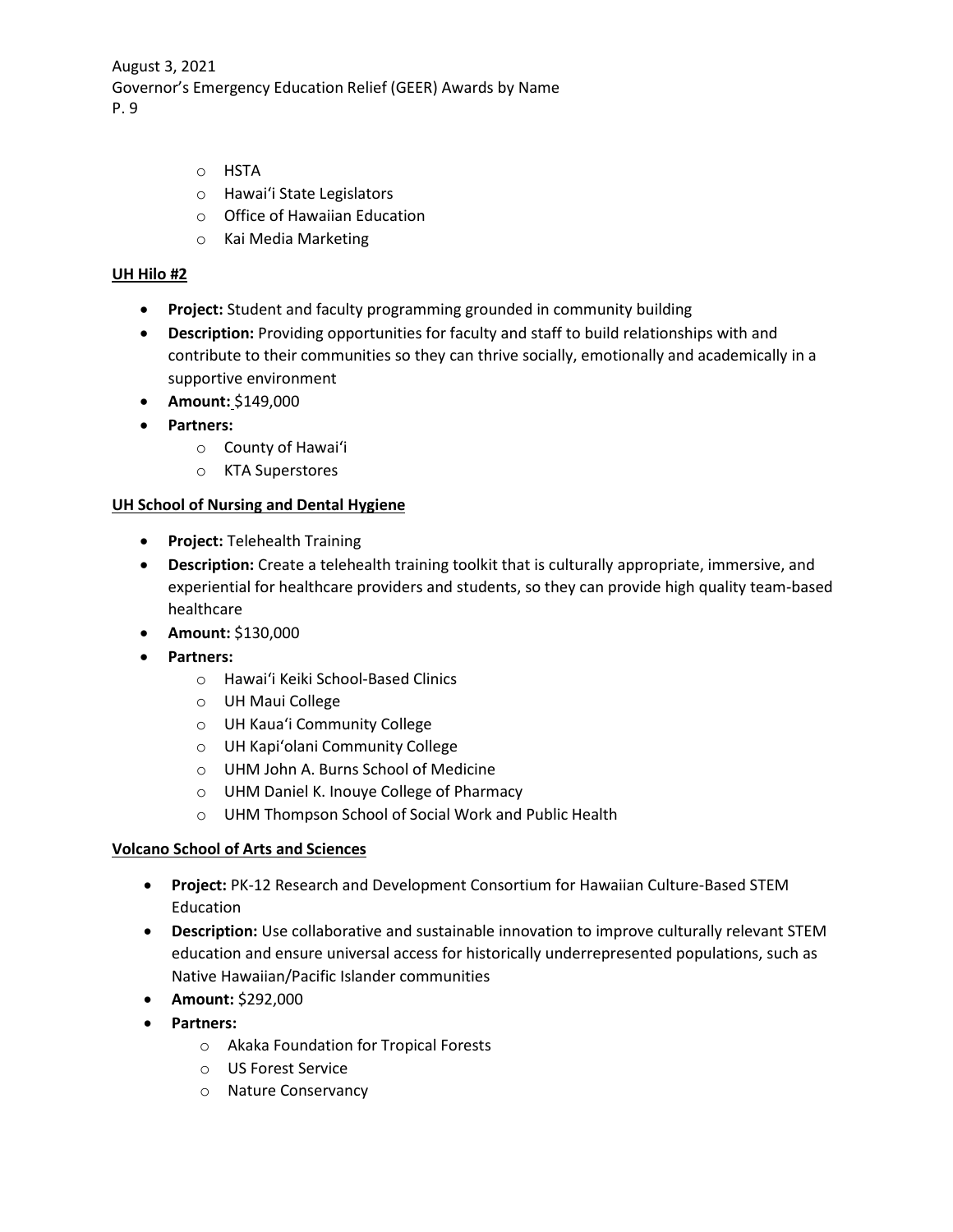- o NOAA
- o National Park Service
- o Hawaii Academy of Arts & Sciences
- o Innovations Public Charter School
- o Konawaena Middle School
- o Naʻalehu Elementary
- o West Hawaii Explorations Academy
- o Kapaʻa High
- o Waimea Middle School

#### **Waiāhole and Kaʻaʻawa Elementary Schools**

- **Project:** Hawaiian Culture Based Agriculture Practices
- **Description:** Develop outdoor learning spaces where students can engage in place-based learning to address food security and develop healthy food chains
- **Award:** \$100,000
- **Partners:**
	- o Secondary Schools (Castle High School & Kahuku Inter & High
	- o School),
	- o ʻĀina in Schools program
	- o Hawaiʻi Agricultural Foundation
	- o Kualoa Ranch
	- o Windward Community College
	- o Reppun farm
	- o Windward District Academic Integration Team

#### **Waimea High School and Kauaʻi Community College**

- **Project:** Natural Resources Pathways and Partnerships
- **Description:** Foster collaboration between Kauaʻi's educational and community institutions to integrate traditional knowledge of sustainability with modern technology to create pathways to higher education and workforce readiness
- **Award:** \$293,100
- **Partners:**
	- o Iwikua

#### **Waipahu High**

- **Project:** Center for Innovation and learning
- **Description:** Fostering collaboration between students, teachers, businesses and community partners to align curriculum to industry standards and initiate workforce development opportunities through exposure and project-based learning
- **Amount:** \$377,000